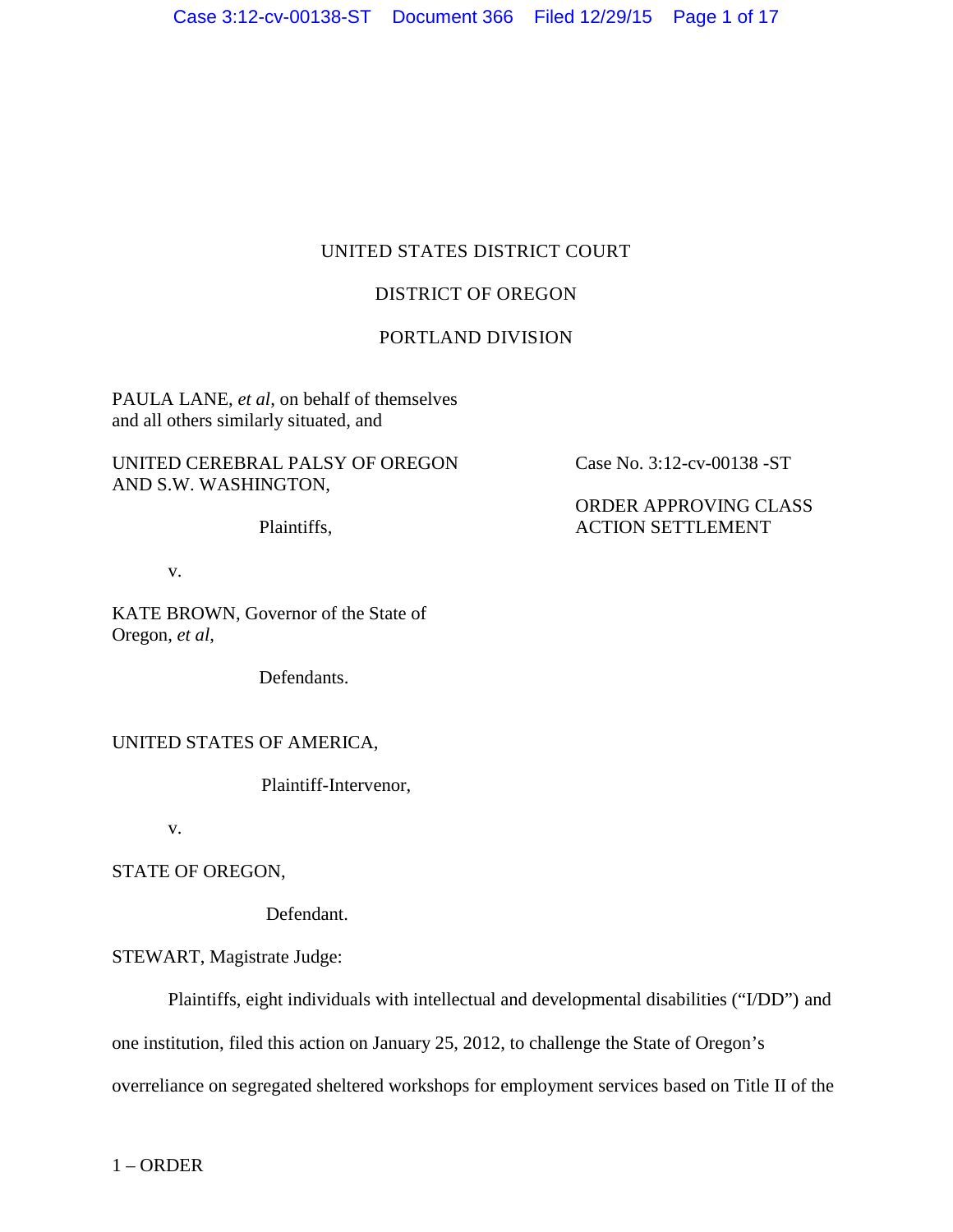Americans with Disabilities Act of 1990 ("ADA"), 42 USC §§ 12131-34, Section 504 of the Rehabilitation Act of 1973, 29 USC § 794(a), and *Olmstead v. L.C. ex rel. Zimring*, 527 US 581 (1999) . On August 6, 2012, the Court certified a class of "all individuals with intellectual and developmental disabilities in Oregon who are in, or have been referred to, sheltered workshops," and who are "qualified for supported employment services, meaning that they must be eligible for and desire those services." *See Lane v. Kitzhaber,* No. 3:12-cv-00138-ST, 2014 WL 2807701, at \*8 (D Or 2014). On May 24, 2013, the United States filed its Complaint in Intervention adding a second target population of transition-aged youth with I/DD who were "at risk" of being "placed in sheltered workshops."

After almost four years of litigation, extensive fact and expert discovery, and prior unsuccessful efforts to resolve the dispute, the parties engaged in lengthy settlement negotiations a few months before trial and signed a Proposed Settlement Agreement ("Agreement"). On September 17, 2015, the Court preliminarily approved the Agreement and set a date for a fairness hearing. Pursuant to the Court's Order, the parties gave notice to plaintiff class members and provided extensive outreach and education about the Agreement to class members and families throughout the State. Before the fairness hearing, 32 persons, not all of whom are class members, filed objections to or comments on the Agreement.

On November 13, 2015, the parties filed a Joint Motion for Final Approval of Proposed Settlement Agreement (docket #352). At the fairness hearing held on December 7, 2015, the Court heard argument from the parties and received testimony from 12 witnesses (four experts, seven persons with I/DD (including two plaintiffs) and one parent of a person with I/DD) and two dissidents.<sup>1</sup> For the following reasons, the Joint Motion is granted.

<sup>///</sup>

<sup>&</sup>lt;sup>1</sup> Based on the parties' objections, the Court has not considered objections received after the fairness hearing.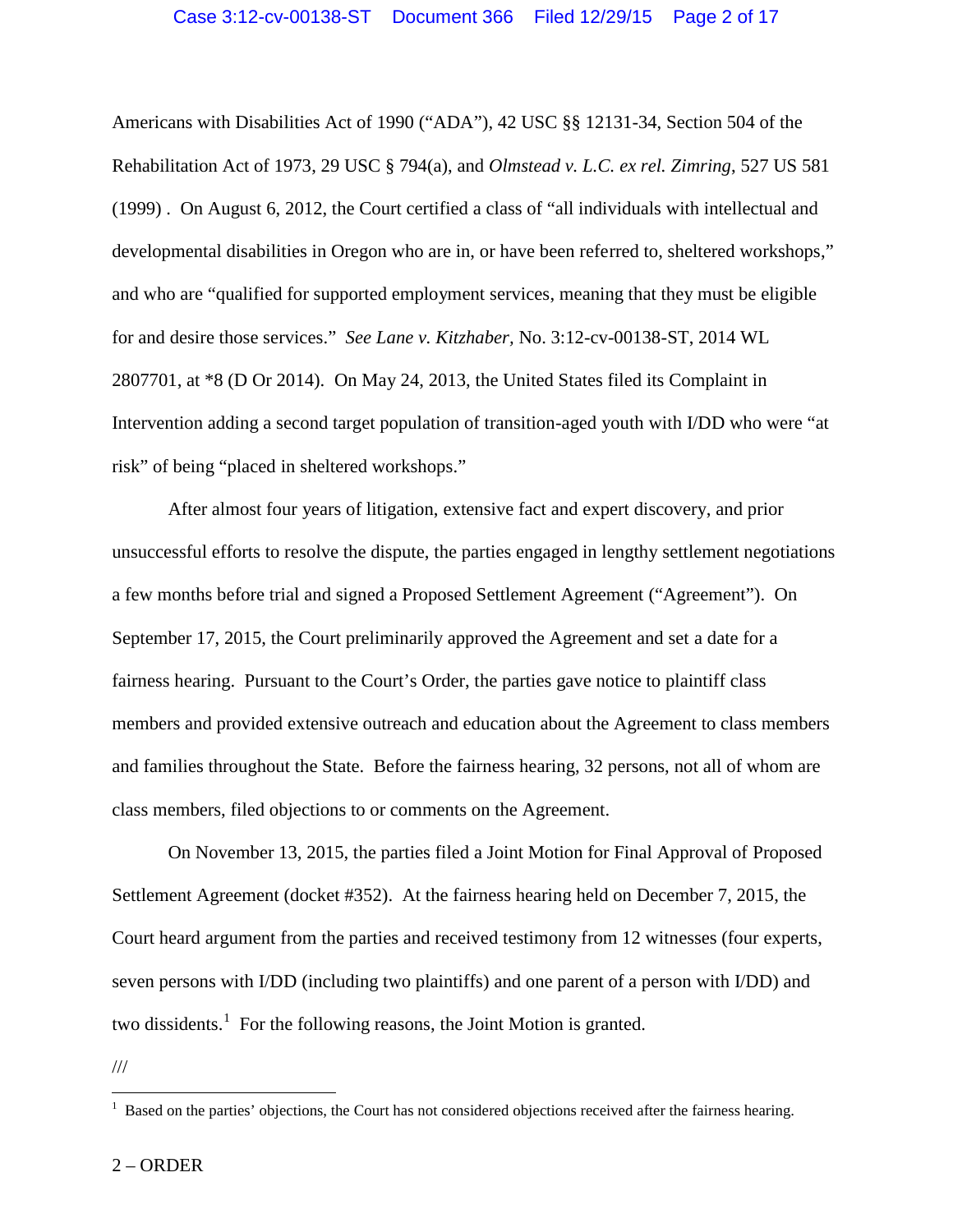#### **BACKGROUND**

Prior to entering into the Agreement, the parties fought a number of battles in this Court while dealing with several regulatory changes. Defendants initially moved to dismiss the Complaint on multiple grounds, including the argument that Title II's integration mandate and *Olmstead* did not apply to sheltered workshops or other nonresidential services. The Court disagreed and held that the ADA's integration mandate applied to nonresidential employment services, that "employment claims" were cognizable under Title II of the ADA, and that claims for "integrated employment services" properly fell within Title II. *Lane v. Kitzhaber*, 841 F Supp2d 1199, 1202, 1205 (D Or 2012). Defendants also claimed that the Complaint impermissibly sought to ensure a "level of benefits." The Court held that plaintiffs' overall claims did not seek a specific level of benefits, but, rather "to have defendants reallocate their available resources in a way that does not unjustifiably favor segregated employment in sheltered workshops" in lieu of integrated employment services. *Id* at 1207. However, the Court dismissed the Complaint with leave to re-file because a few allegations could be read as seeking an impermissible "level of benefits." *Id* at 1208.

Plaintiffs then filed their First Amended Complaint on May 29, 2012. After the Court certified a class, the United States notified the State that it was in violation of Title II's integration mandate with regard to employment services for persons with I/DD in sheltered workshops, as well as for youth and other individuals at risk of sheltered workshop placement, and had authorized a lawsuit to redress this discrimination. The United States and plaintiffs met with defendants for approximately six months to attempt to resolve their respective claims. When those attempts were ultimately unsuccessful, the United States obtained permission from the Court to intervene in this action.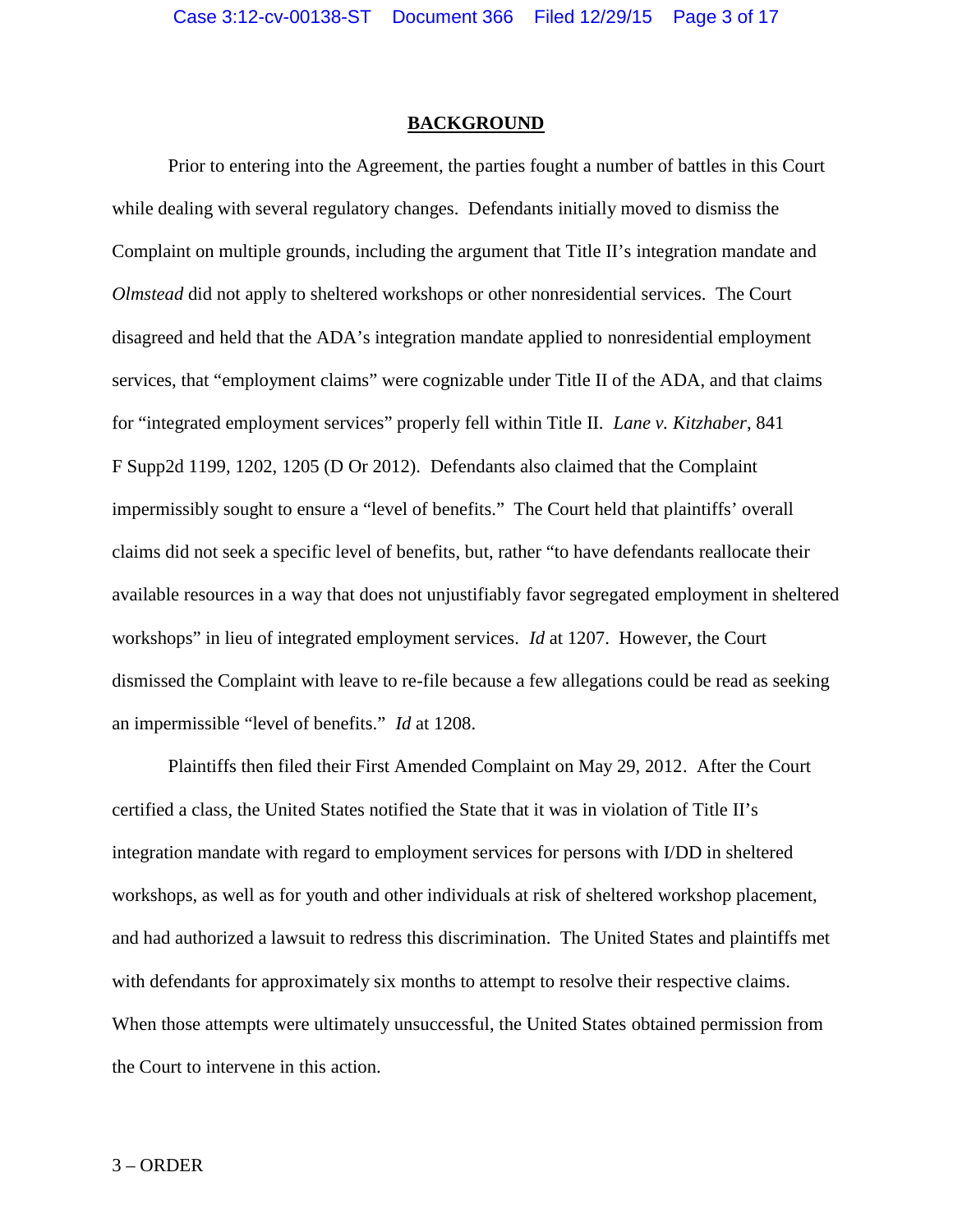On April 10, 2013, Governor Kitzhaber issued Executive Order 13-04 to prohibit funding for sheltered workshop placements after July 1, 2015 ("closing the front door"), as well as funding for vocational assessments within sheltered workshops after July 1, 2014, and to increase the provision of employment services to achieve integrated employment. Although the Order proposed various actions to expand employment services, it did not include any commitment to expand jobs in integrated settings, but explicitly noted that:

> Nothing in this Order is intended to or does create enforceable rights that do not already exist under current state of federal law. The terms of this Order do not provide a right to any person to individually claim that he or she has not received services under a state or federal statute or regulation.

Executive Order 13-04, p. 15.

Over the next two years, the State developed numerous additional planning documents, including two versions of a lengthy Integrated Employment Plan ("IEP"),  $2$  a Quality Assurance Plan, a Capacity Building and Training and Technical Assistance Strategic Plan, an Outreach and Awareness Strategic Plan, various policy transmittals and procedures, statements, regulations, and initiatives – all of which the State designated as part of this plan. The parties held a brief mediation in July 2013 which was unsuccessful.

On June 20, 2014, the Court denied intervention by seven individuals and their families who sought, with the State's support, to decertify the class.

On September 5, 2014, defendants moved to stay the trial and all other case deadlines for one year, citing their need to comply with the federal Workforce Innovation and Opportunity Act ("WIOA") and new regulations by the Centers for Medicare and Medicaid Services ("CMS"). These provisions placed new requirements and restrictions on a state's ability to fund segregated

<sup>&</sup>lt;sup>2</sup> Oregon Department of Human Services, Integrated Employment Plan Individuals with Intellectual and Developmental Disabilities (July 6, 2015), http://www.oregon.gov/dhs/employment/employment-first/Documents/7- 6-15%20Integrated%20Employment%20Plan.pdf.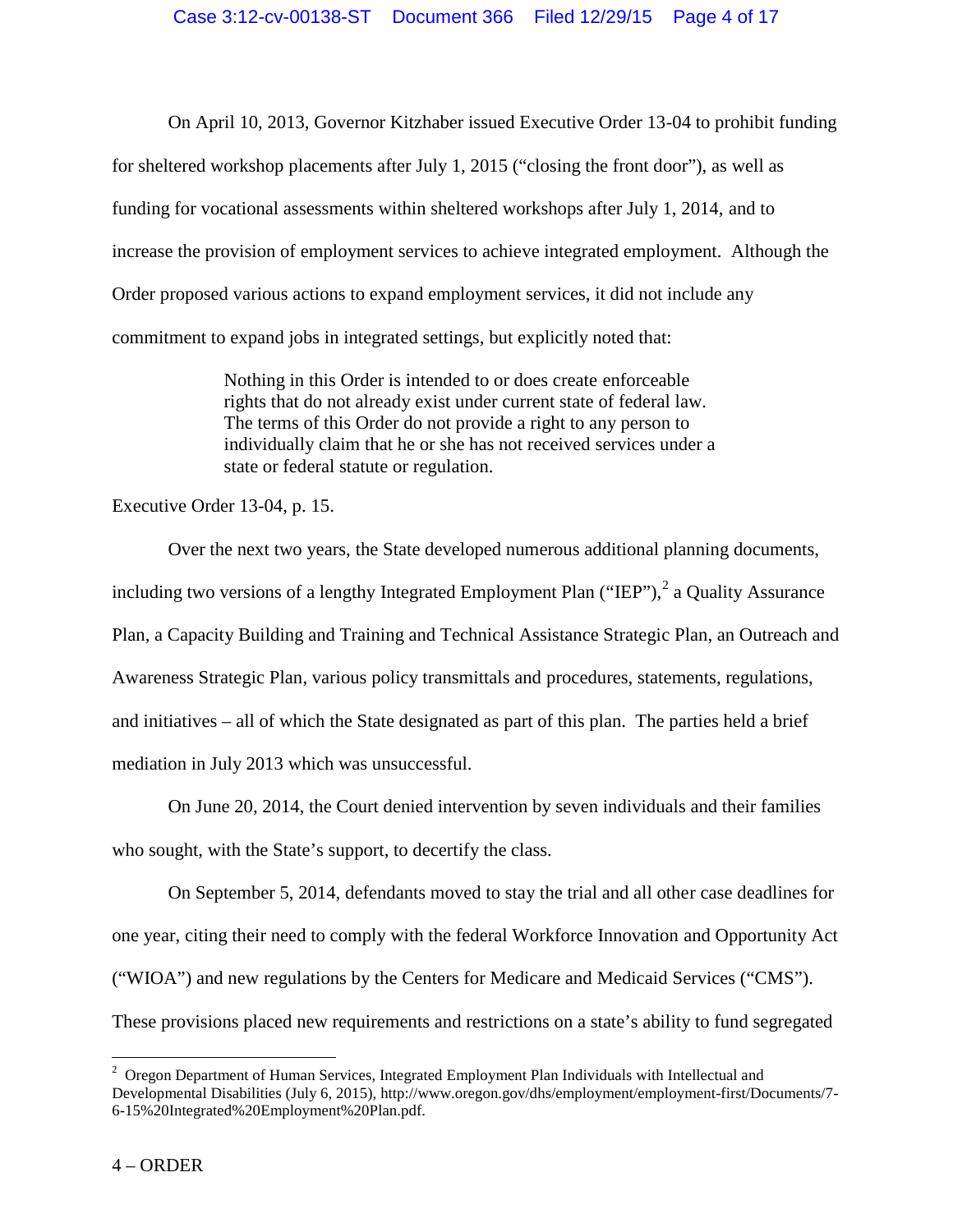services under Medicaid home and community-based services waivers. The Court extended most deadlines by four months and reset the trial for December 1, 2015.

On February 2, 2015, Governor Kitzhaber issued Executive Order 15-01<sup>3</sup> which superseded the previous Executive Order 13-04 and expanded some of its goals, including increasing the number of people who would receive "employment services" from 2,000 to 7,000 by 2022.<br>From late 2013 to early 2015, the parties engaged in extensive fact discovery which

involved taking over 45 fact depositions and producing and reviewing millions of pages of documents from plaintiffs, the United States Department of Justice, three other federal agencies, other States, and non-profit agencies across the United States in the field of supported employment. Disputes over discovery and document production were the subject of over a dozen in-person and telephonic hearings before the Court. The parties also exchanged initial and rebuttal reports from approximately 43 experts – 21 from plaintiffs and the United States and 22 from defendants.

Following expert disclosures, the parties engaged in settlement talks before Magistrate Judge John Acosta over 14 days in June, July and August 2015, resulting in the Agreement.

#### **SUMMARY OF AGREEMENT**

The Agreement converts all of the structural reforms to Oregon's employment service system identified in Executive Order 15-01 into binding and enforceable legal obligations, and significantly expands on those requirements by establishing new systemic requirements, firm implementation dates, and integration criteria for the provision of supported employment services. The key terms are as follows:

<sup>&</sup>lt;sup>3</sup> State of Oregon, Office of the Governor, Executive Order No. 15-01 (Feb. 2, 2015) http://www.oregon.gov/dhs/employment/employment-first/Documents/Executive%20Order%2015-01.pdf.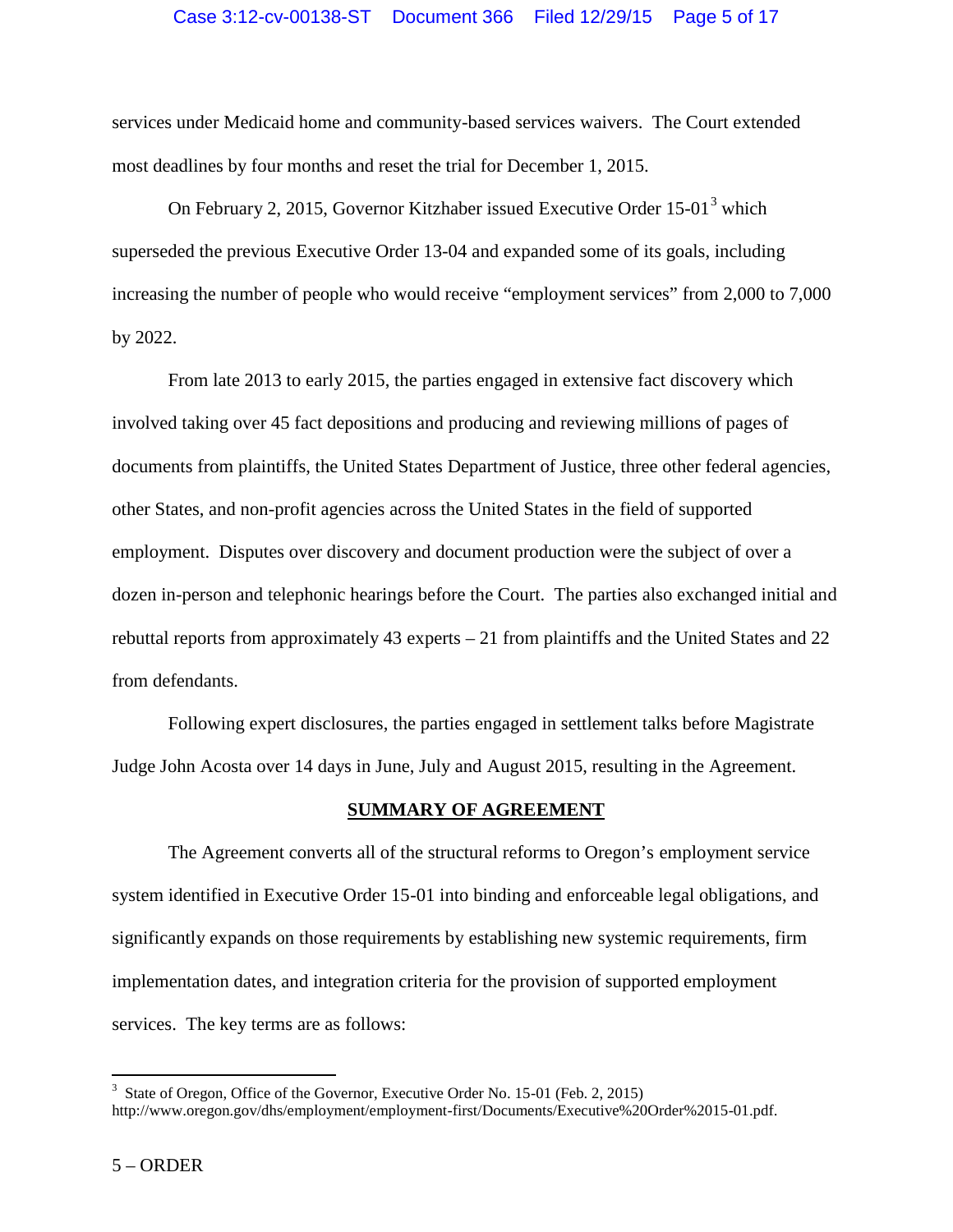1. The Agreement acknowledges that "Oregon has made substantial progress in providing employment services to and improving employment outcomes" for persons with I/DD. The Agreement is intended to "reflect and take into account this substantial progress." Agreement, § I.4.

2. The settlement is built largely around what the State already set out to do. The State will continue to carry out a broad range of system reforms instituted under Executive Orders 13-04 and 15-01. These reforms include "closing the front door" (ending new entries) to sheltered workshops, training, certifying service providers, coordinating more closely with the schools, and increasing services designed to achieve integrated employment. Under Executive Order 15-01, the State will provide employment services to 7,000 persons with I/DD, including persons in workshops and transition-aged youth.

3. The State will help 1,115 persons who have worked in sheltered workshops (out of about 4,000 persons who have worked in sheltered workshops since 2012) to obtain community jobs at a competitive wage. Agreement, § V.3. That number was taken directly from the State's existing IEP.

4. The State will issue "guidance" that the recommended standard for services is the "opportunity" to work at least 20 hours per week, if that is what the individual wants. Agreement, § VII.1

5. In the next two years, the State will carry out its plan to reduce the number of persons with I/DD in sheltered workshops (from 1,926 to 1,530) and reduce the hours they work each month (from 93,530 hours to 66,100 hours). Agreement, § IV.2. These goals are also generally drawn from the State's existing IEP.

6. As of July 1, 2015, the Office of Vocational Rehabilitation Services and Office of Developmental Disabilities Services may not fund new entrants into sheltered workshops. Agreement, § IV.1.

7. Subject to the terms of the Agreement, the State is given flexibility to revise Executive Order 15-01 and can seek relief from the requirements in the Agreement, such as the one requiring 1,115 community jobs, in the event of an economic downturn or other events. *E.g*., Agreement, §§ V.A.1, XV.1.

In sum, the Agreement ensures that at least 1,115 adults with I/DD will obtain

Competitive Integrated Employment, that at least 4,900 youth in transition will receive

employment services, and that approximately 1,000 youth likely will achieve the Competitive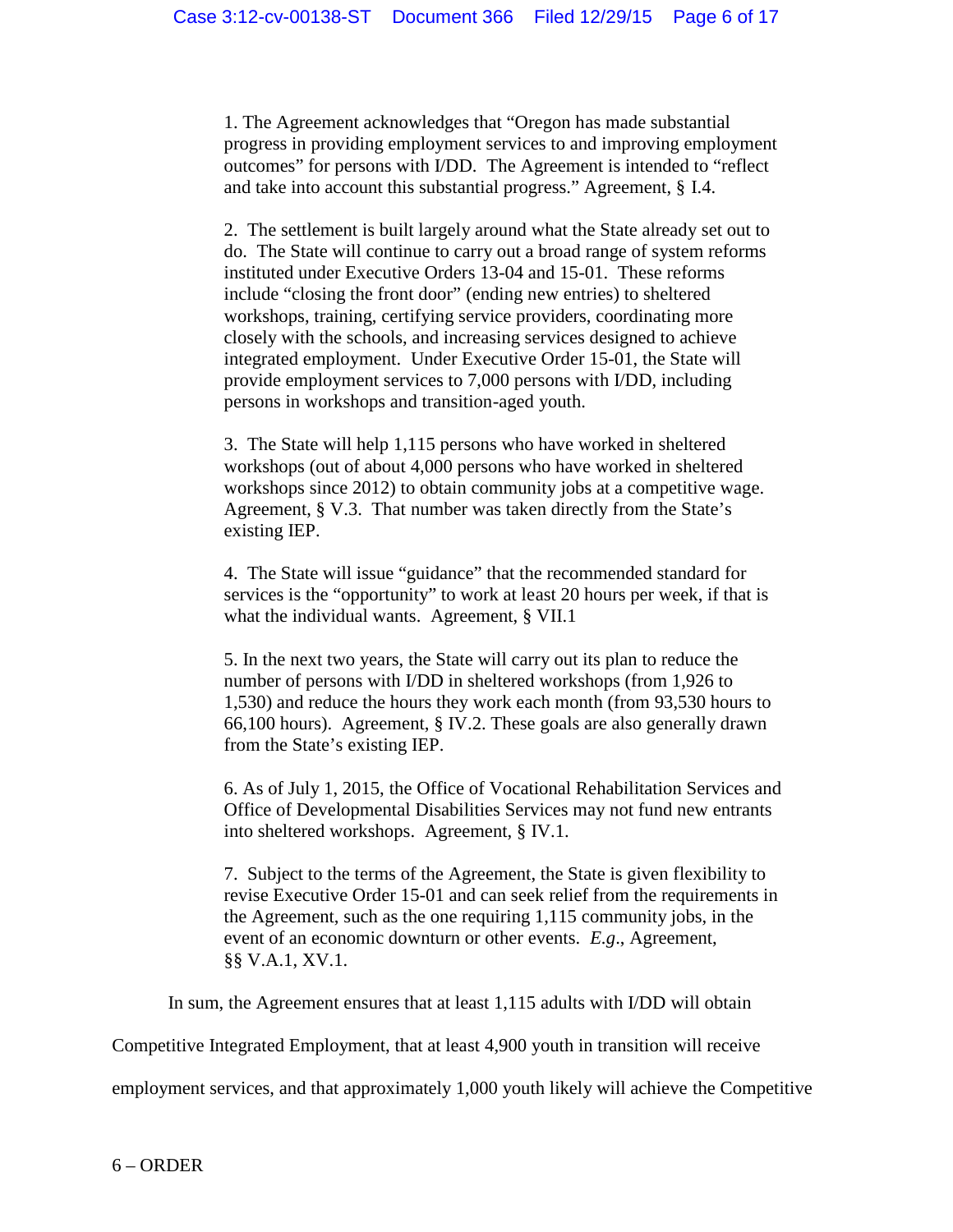Integrated Employment. As described by the parties at the fairness hearing, these goals will be achieved through clear and measurable outcomes and the expansion of various initiatives.

### **LEGAL STANDARD**

Unlike the settlement of most private civil actions, a class action settlement requires approval by the district court. FRCP 23(e). "The primary concern of this subsection is the protection of those class members, including the named plaintiffs, whose rights may not have been given due regard by the negotiating parties." *Officers for Justice v. Civil Serv. Comm'n of the City and Cty. of San Francisco*, 688 F2d 615, 624 (9<sup>th</sup> Cir 1982). "[T]here is a strong judicial policy that favors settlements, particularly where complex class action litigation is concerned." *In re Syncor ERISA Litig.*, 516 F3d 1095, 1101 (9<sup>th</sup> Cir 2008) (citations omitted); *see also Officers for Justice*, 688 F2d at 625 ("voluntary conciliation and settlement are the preferred means of dispute resolution"). However, before granting final approval to a class action settlement, the court must find that it is "fundamentally fair, adequate, and reasonable." *Hanlon* v. Chrysler Corp., 150 F3d 1011, 1026 (9<sup>th</sup> Cir 1998), citing *Class Plaintiffs v. City of Seattle*, 955 F2d 1268, 1276 ( $9<sup>th</sup>$  Cir 1992). "It is the settlement taken as a whole, rather than the individual component parts, that must be examined for overall fairness." *Id*, citing *Officers for Justice*, 688 F2d at 628. The assessment of fairness includes the balancing of several factors, including but not limited to:

> the strength of plaintiffs' case; the risk, expense, complexity, and likely duration of further litigation; the risk of maintaining class action status throughout the trial; the amount offered in settlement; the extent of discovery completed and the stage of the proceedings; the experience and views of counsel; the presence of a governmental participant; and the reaction of the class members to the proposed settlement.

*Id* (citations omitted).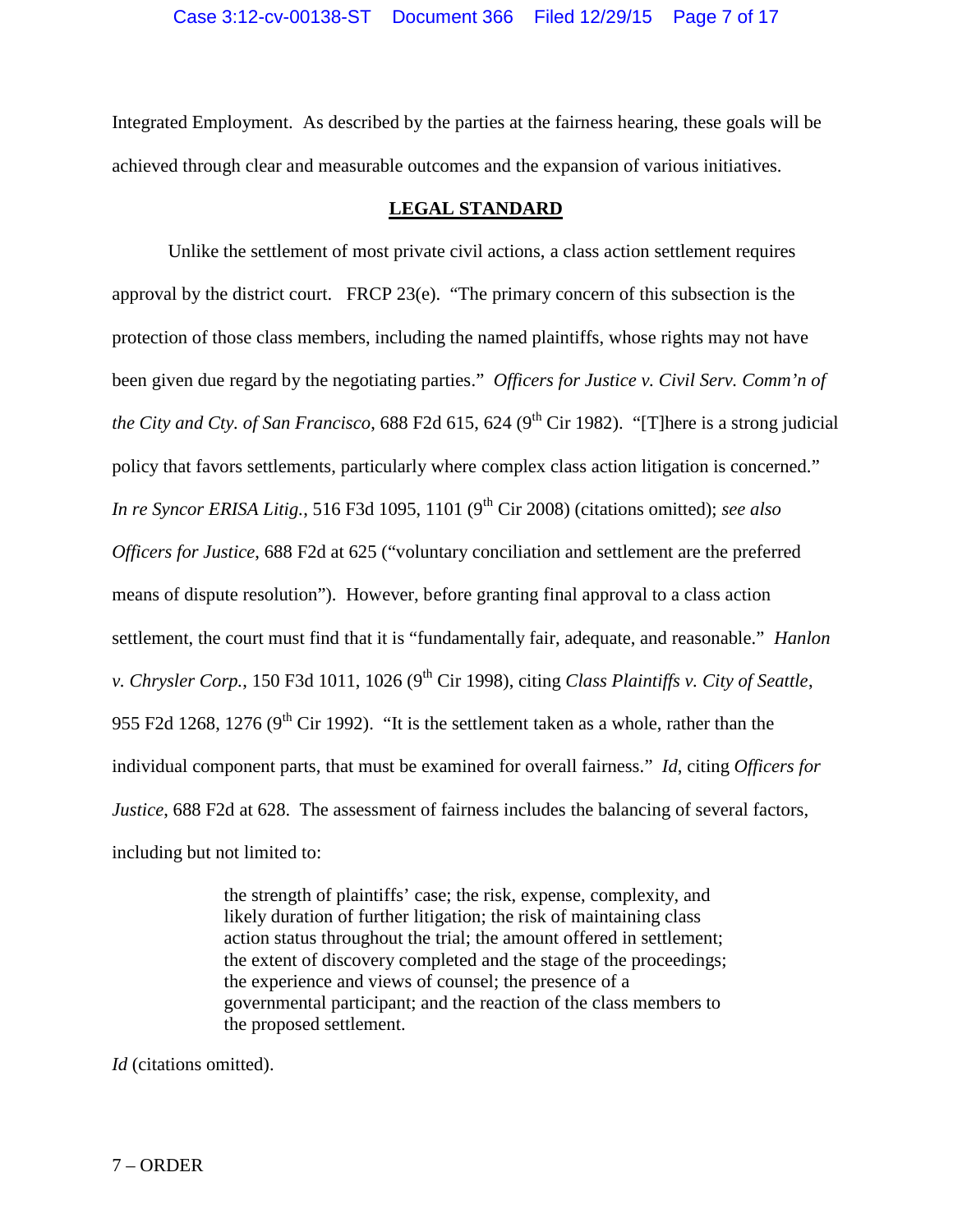Not all factors will apply to every class action settlement, and certain factors may predominate depending on the nature of the case. *Torrisi v. Tucson Elec. Power Co.*, 8 F3d 1370, 1376 ( $9<sup>th</sup>$  Cir 1993). "The degree of importance attached to each factor is determined by the nature of the claim, the type of relief sought and the facts and circumstances of each case." *Davis v. City & Cty. of San Francisco*, 890 F2d 1438, 1444-45 (9 th Cir 1989).

### **ANALYSIS**

The Agreement in this case meets the legal standard for final court approval. As discussed at length in the parties' memoranda, each factor of the fairness analysis favors settlement on the terms negotiated by the parties.

### **I. Strength of Plaintiffs' Case**

A key factor in considering the reasonableness of a settlement "is the strength of the plaintiffs' case on the merits balanced against the amount offered in the settlement." *Nat'l Rural Telecomms. Coop. v. DIRECTV, Inc.,* 221 FRD 523, 526 (CD Cal 2004) (internal quotation marks and citation omitted). However, the court's role is not "to reach any ultimate conclusions on the contested issues of fact and law which underlie the merits of the dispute, for it is the very uncertainty of outcome in litigation and avoidance of wasteful and expensive litigation that induce consensual settlements." *Officers for Justice*, 688 F2d at 625.

Plaintiffs seek injunctive relief based on alleged violations of Title II of the ADA and Section 504 of the Rehabilitation Act. Plaintiffs had a reasonable likelihood of prevailing on those claims at trial, given the integration mandate of *Olmstead* applicable to non-residential settings and the State's undue reliance on segregated employment in the past. Although the State had promulgated two Executive Orders and new rules in response to this case and changing federal law and policy, plaintiffs' experts concluded that there were still significant deficiencies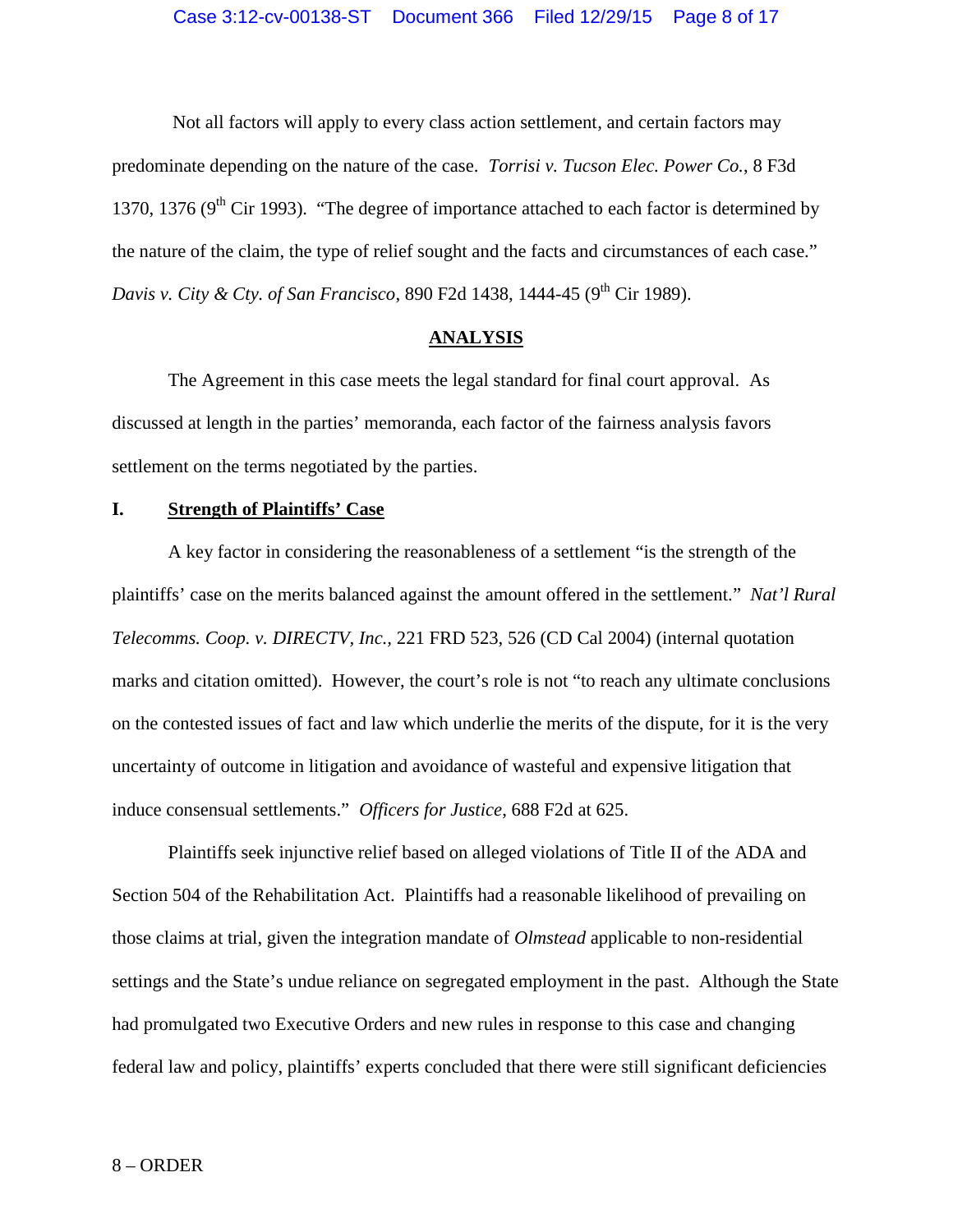in the State's employment service system for persons with I/DD in sheltered workshops. Thus, this factor favors approval.

### **II. Risk and Expense of Further Litigation**

If they did not settle, the parties faced a four week trial scheduled to begin on December 1, 2015. Although they had already incurred significant litigation expenses, the cost of preparing for and handling the trial with a number of expert witnesses on both sides would have been enormous. And no matter who won at trial, an appeal was likely, adding further costs.

Furthermore, despite the strength of their case, plaintiffs faced an uncertain outcome, given the State's "fundamental alteration defense" and its implementation of Executive Orders designed to comply with *Olmstead* with revisions occurring up to the eve of trial. Even if plaintiffs prevailed, it would likely take several months before the Court issued a judgment. In addition, the precise nature and scope of relief ordered by the Court may not have been as comprehensive or detailed as contained in the Agreement and could have taken potentially many more years to implement. Thus, this factor strongly favors approval.

### **III. Risk of Maintaining Class Action Status Through Trial**

After the Court denied intervention to some family members and repudiated any challenge to the class definition or its certification order, defendants did not renew their efforts to de-certify the class. However, the State could have raised the issue in the future. The Agreement avoids any such risk and immunizes the class certification order from attack by defendants. On balance, this factor favors approval.

### **IV. Amount and Benefits of the Agreement**

"[T]he critical component of any settlement is the amount of relief obtained by the class." *Bayat v. Bank of the West*, No. C-13-2376 EMC, 2015 WL 1744342, at \*4 (ND Cal April 15,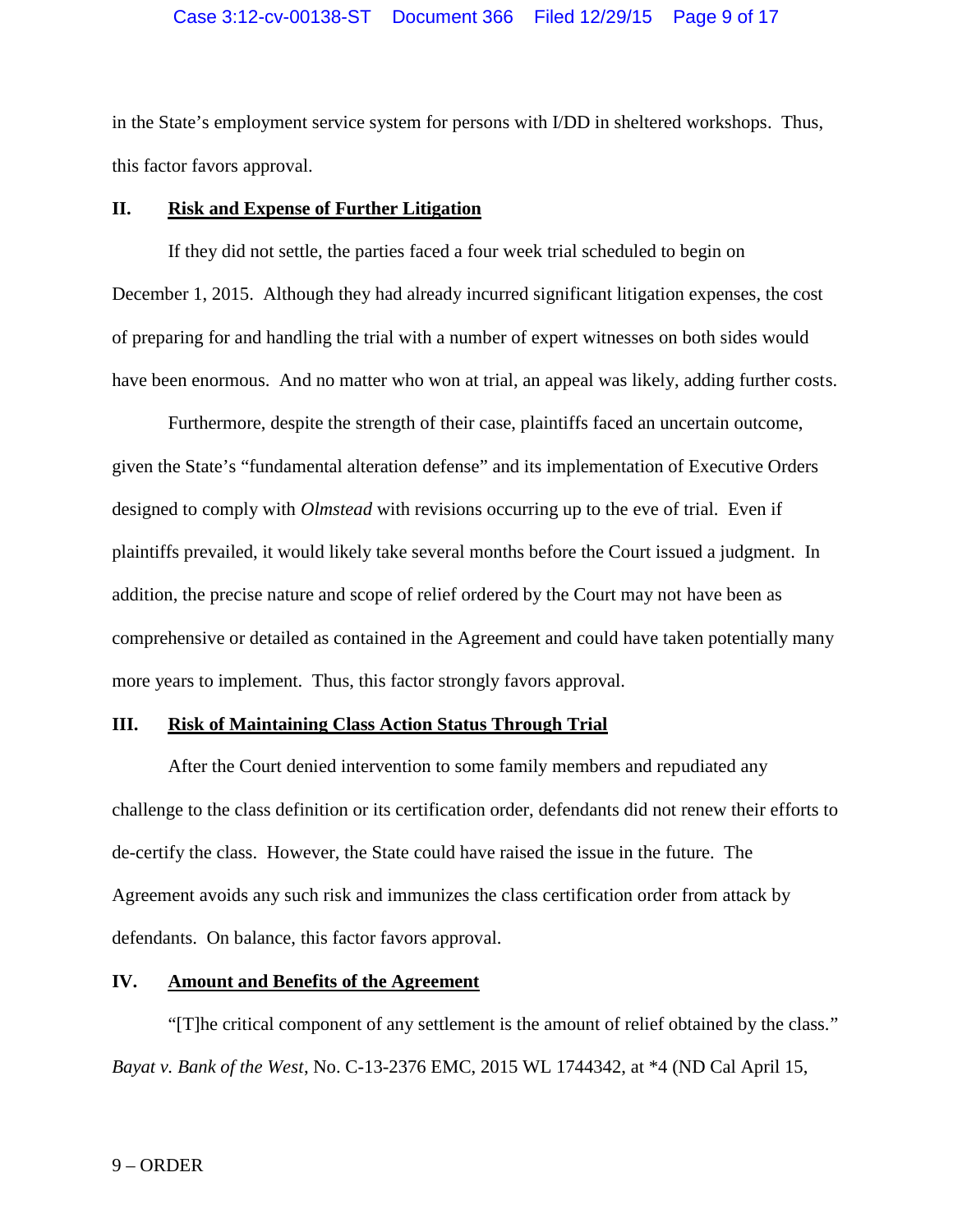### Case 3:12-cv-00138-ST Document 366 Filed 12/29/15 Page 10 of 17

2015) (citations omitted). The Agreement is comprehensive and substantial, requiring the State to: (1) create and implement a number of policies and practices to facilitate compliance with the ADA; (2) reduce the State's reliance on sheltered workshop settings; (3) ensure that a significant portion of class members obtain jobs in Competitive Integrated Employment; (4) establish a goal that individuals will work 20 hours per week or more and to invest in the systemic improvements necessary to achieve that goal; and (5) implement a number of additional systemic reforms to Oregon's employment service system necessary to ensure that the Agreement's outcomes will be achieved. It also includes a monitoring and enforcement scheme to ensure that these promises will become a reality for the class members.

To the extent that defendants' efforts, and specifically the Executive Orders, embraced the employment services path and were designed to comply with *Olmstead* (and, therefore, created a risk to plaintiffs' case), the Agreement incorporates all improvements and systemic reforms that defendants voluntarily undertook, making them all binding and enforceable. It also goes beyond Executive Order 15-01 in several key areas, including a reduction in the sheltered workshop census, a new payment structure, continuation of provider transformation grants at current levels, interagency collaboration, continuation of important training, technical assistance, and an expectation of reasonable outcomes (integrated, paid jobs in the community). Mank Decl. (docket #353-1), ¶¶ 7-8, 10. The Agreement was based in large part on the advice of plaintiffs' experts, all of whom believe the Agreement is significant, meaningful and reasonable. *Id*,  $\mathbb{Z}$ 1; Asai Decl. (docket #353-2),  $\mathbb{Z}$  20-22; Morningstar Decl. (docket #353-3),  $\mathbb{Z}$  26.

In sum, the Agreement benefits over 2,000 individuals with I/DD (adults and youth) by allowing them to participate in Competitive Integrated Employment. It is difficult to quantify that remedy. However, the State's own fiscal expert projected that the cost of providing the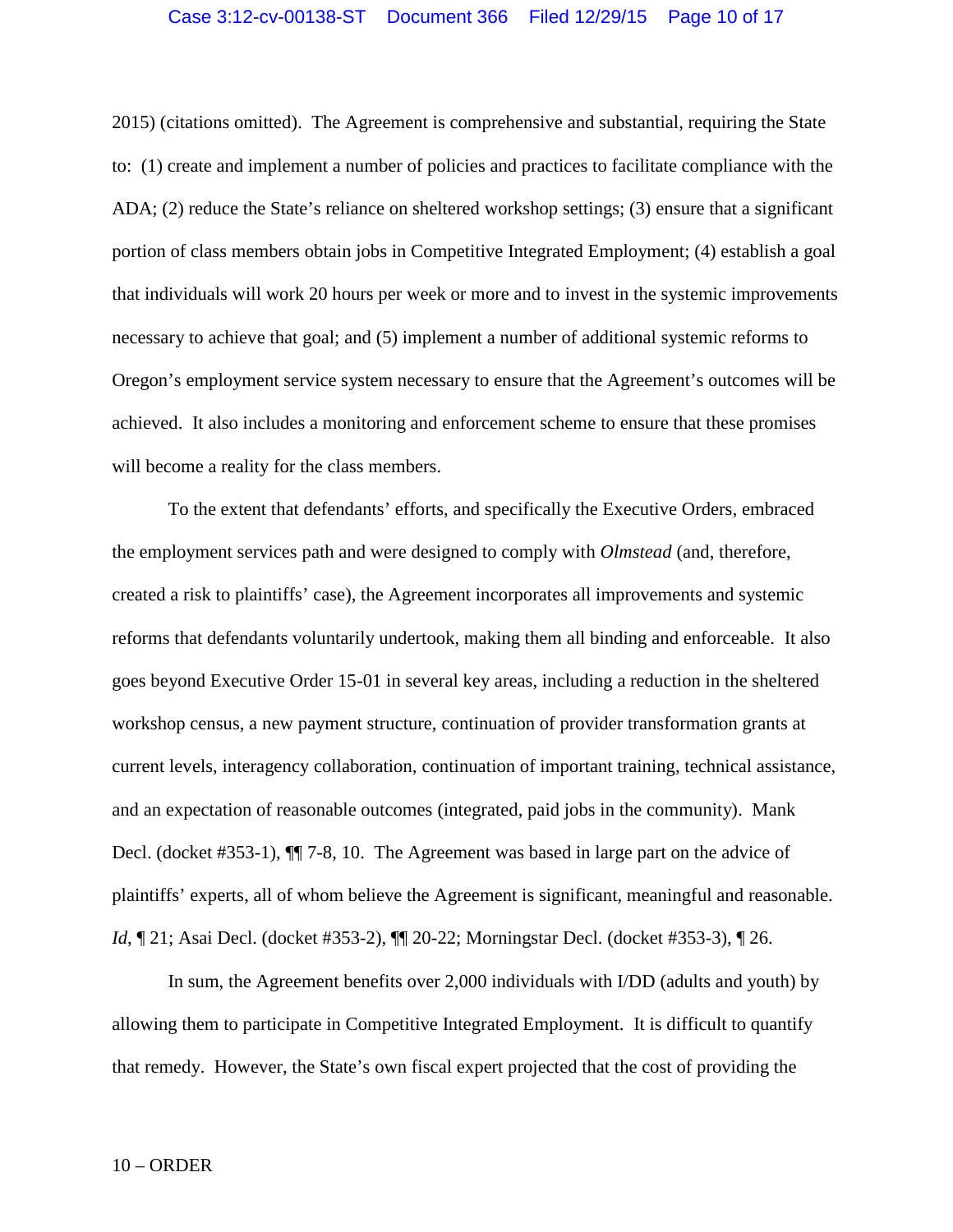#### Case 3:12-cv-00138-ST Document 366 Filed 12/29/15 Page 11 of 17

integrated employment and other benefits to class members required by Executive Order 15-01 – which is only a portion of defendants' obligation under the Agreement – at \$173,000,000. Toner Decl. (docket #354), Ex. 1 (Report of Ralph Amador), p. 2. That is a very substantial benefit to the class.

Of course, the potential cost of the Agreement raises the specter as to whether, given the budget crises often facing governmental agencies, the State will be able to pay for it. The Agreement requires the State to "make diligent efforts to obtain necessary funding, appropriations, limitations, allotments, or other expenditure authority." Agreement, § XII.1. If the State fails to do so, then plaintiffs may enter into enforcement proceedings or rescind the Agreement. *Id*, § XII.2. However, the Agreement lists "a significant decrease in State revenue or federal funding" as an "Event Affecting Implementation" which is a complete defense to any enforcement proceedings brought by plaintiffs. *Id*, § XV. In other words, the State is not required to do the impossible based on lack of funding. Instead, it promises to use available funding in the manner required by the Agreement for the benefit of the class.

Because the relief obtained by plaintiffs in the Agreement is valuable and substantial, this factor weighs heavily in favor of final approval of the settlement.

#### **V. Extent of Discovery and State of Proceedings**

The extent of discovery completed and the state of the proceedings at the time of settlement is a strong indicator of whether the parties have sufficient understanding of each other's cases to make an informed judgment about their likelihood of prevailing. Typically, "[a] court is more likely to approve a settlement if most of the discovery is completed because it suggests that the parties arrived at a compromise based on a full understanding of the legal and factual issues surrounding the case." *Nat'l Rural Telecomm. Coop.*, 221 FRD at 527 (internal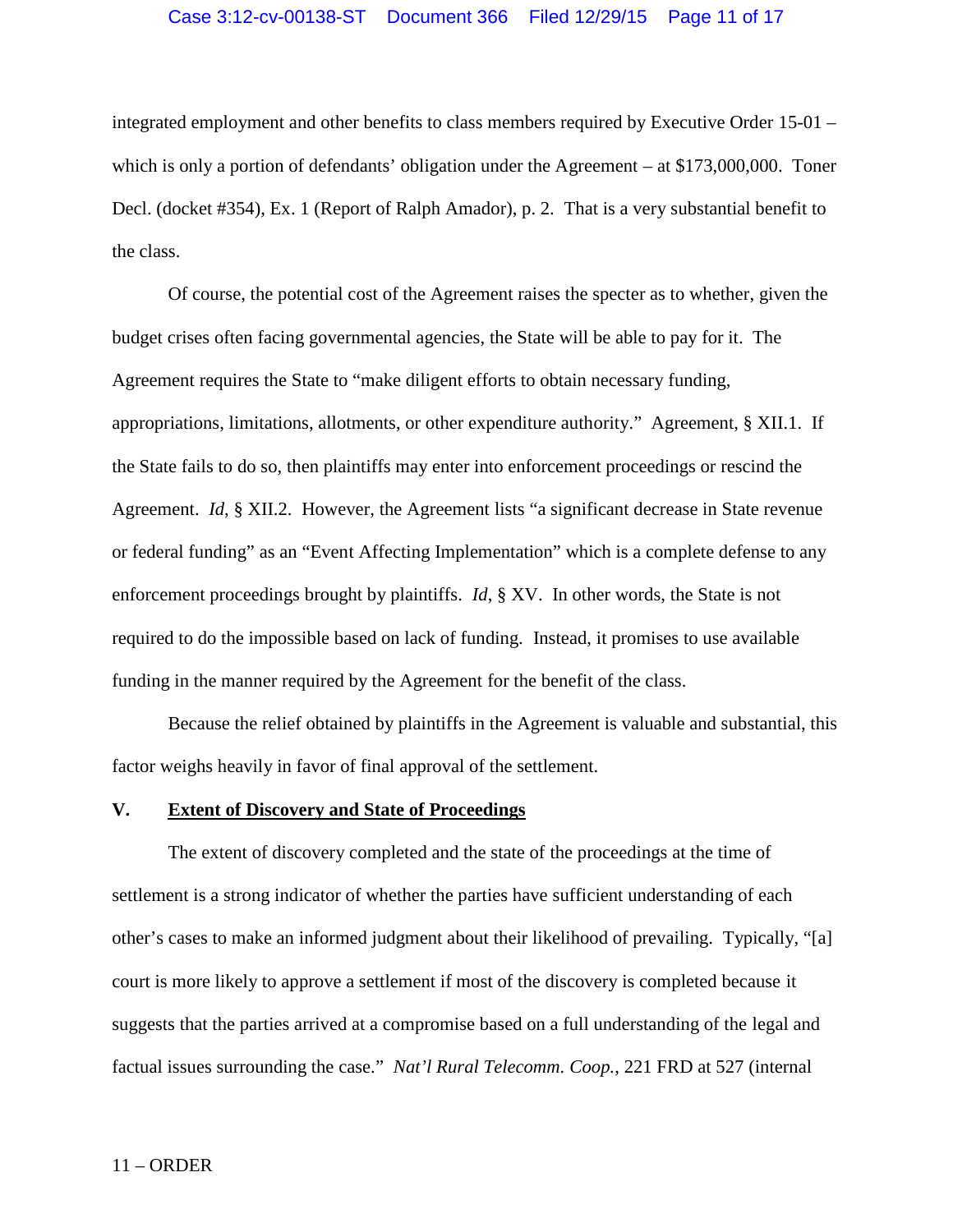quotation marks and citation omitted). For that reason, "[a] settlement following sufficient discovery and genuine arms-length negotiation is presumed fair." *Id* at 528.

The parties reached the Agreement after completing extensive discovery and after the evidentiary cut-off of July 6, 2015. By that late stage of the litigation, both sides had a strong understanding of the strengths and weaknesses of each other's case. Thus, this factor strongly favors approval.

#### **VI. Experience and View of Counsel**

"Parties represented by competent counsel are better positioned than courts to produce a settlement that fairly reflects each party's expected outcome in litigation." *In re Pac. Enters. Sec. Litig.*, 47 F3d 373, 378 (9<sup>th</sup> Cir 1995). The recommendations of counsel are, therefore, given a presumption of reasonableness. *Boyd v. Bechtel Corp.,* 485 F Supp 610, 622 (ND Cal. 1979) (citations omitted).

Lead counsel for all of the parties are experienced lawyers. Some have extensive backgrounds in disability law and others are experienced litigators in class action cases. All are unanimous in recommending approval. Thus, this factor strongly favors approval.

### **VII. Presence of a Governmental Participant**

The United States Department of Justice, Oregon Department of Justice, and several state agencies participated in the litigation and also attended the settlement discussions. Thus, this factor weighs heavily in favor of approval.

### **VIII. Reaction of Class Members to Proposed Settlement**

The number of class members who object to a proposed settlement "is a factor to be considered when approving a settlement." *Mandujano v. Basic Vegetable Prods. Inc*., 541 F2d 832, 837 ( $9<sup>th</sup>$  Cir 1976) (citations omitted). The absence of significant numbers of objectors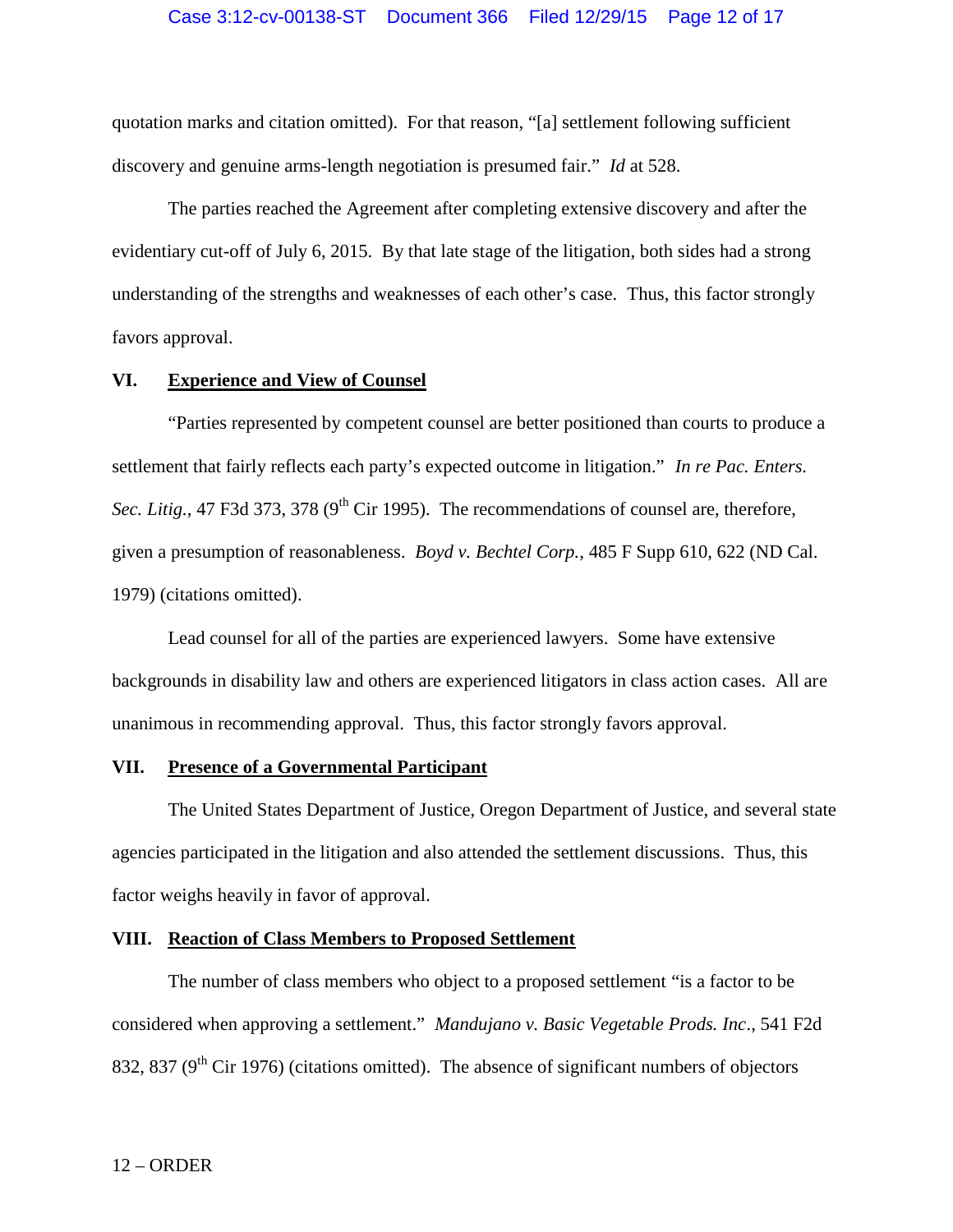### Case 3:12-cv-00138-ST Document 366 Filed 12/29/15 Page 13 of 17

weighs in favor of finding the settlement to be fair, reasonable and adequate. *Couser v. Comenity Bank*, No. 12cv2484-MMA-BGS, 2015 WL 5117082, at \*7 (SD Cal May 27, 2015) (citations omitted).

When initially certified, the class was estimated to include about 4,000 persons, but due to the State's implementation of the Executive Orders, declined by the time of the fairness hearing to around 2,000.<sup>4</sup> In addition to mailing the notice of the Agreement to each class member, plaintiffs undertook affirmative efforts to disseminate information widely online and through email and social media, as well as through five open community forums held across the state which were attended by almost 100 persons. Yet only 32 written objections were received prior to the fairness hearing. Wilde Decl. (docket #355), Exs. 2 & 3. Of those objections, 25 were from family members and/or guardians; five were from class members; two were from individuals who were not family members or class member, one of which was from a Wisconsin resident whose daughter is not a class member and also resides in Wisconsin (*id*, Ex. 3, pp. 1-9); and one was from a home care worker expressing concern about unnamed sheltered workshop employees with whom she worked in the community (*id*, pp. 71-72). Two persons also presented objections orally at the fairness hearing, but they were family members who had previously filed written objections.

Almost none of the objections raised concerns about the employment services that would be provided under the Agreement.<sup>5</sup> Instead, they objected to the effect that the Agreement

<sup>&</sup>lt;sup>4</sup> The number of persons in sheltered workshops decreased from about 2,713 persons in March 2014 to about 2,190 or 1,926, depending on the counting methodology used. Oregon Department of Human Services, Employment First Report (July 2015), http://www.oregon.gov/dhs/employment/employment- first/DataReports/Data%20Report%20 Executive%20Order%20July%202015.pdf, pp. 12, 17.

<sup>&</sup>lt;sup>5</sup> Two objectors were worried about the pace of placement in community jobs and system capacity (Wilde Decl., Ex. 3, pp. 21, 82), and another had doubts about the steps involved in the process of moving from a sheltered workshop into the community (*id*, p. 66). A few objectors questioned the effectiveness of services from the Office of Vocational Rehabilitation Services. *See, e.g.*, *id*, pp. 15, 31.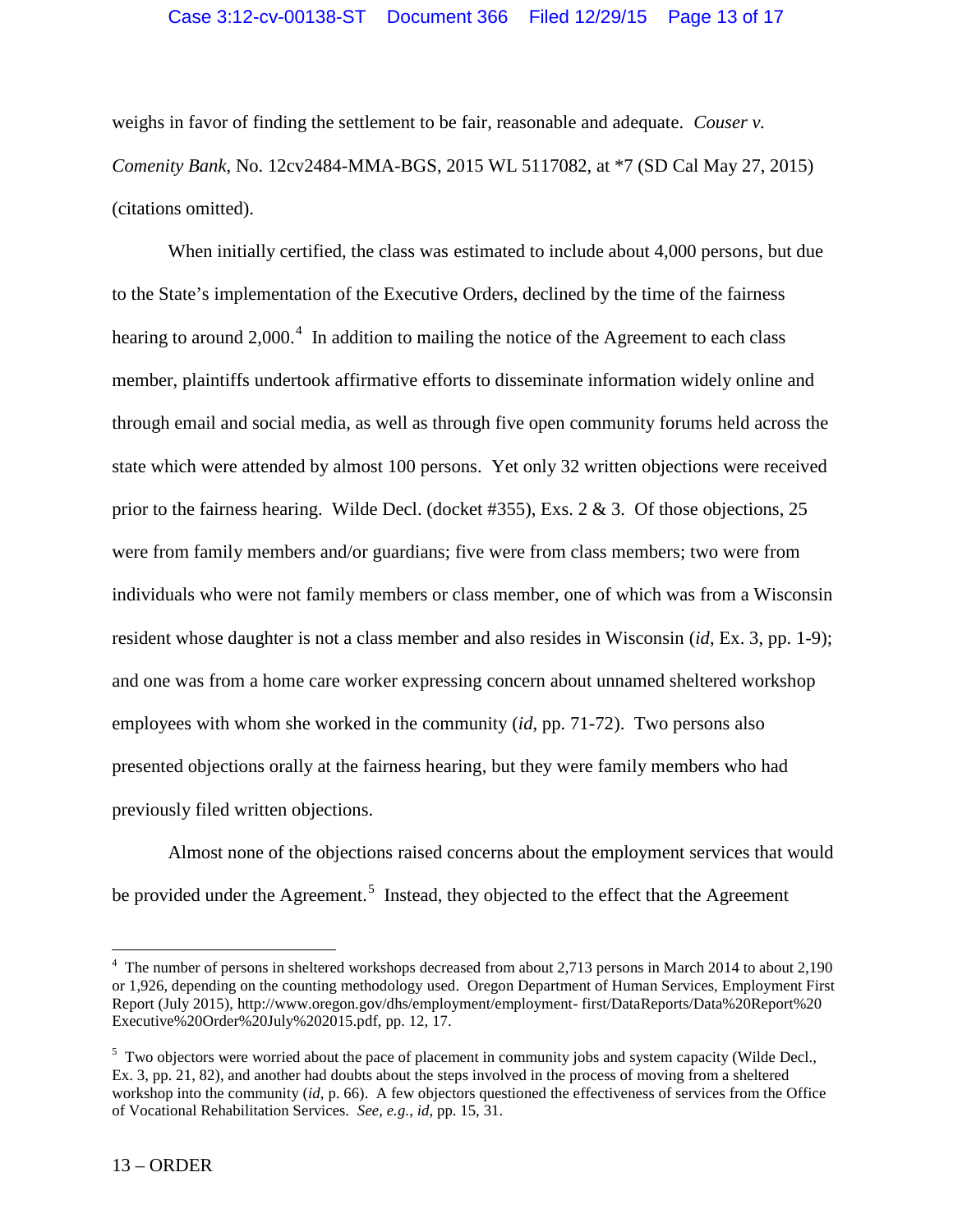### Case 3:12-cv-00138-ST Document 366 Filed 12/29/15 Page 14 of 17

would have on class members who want to continue working in a sheltered workshop. Three class members worked in the same sheltered workshop that had already closed and preferred to continue working at that setting. *Id*, pp. 88-90. One of them had since found a new job with the assistance of the former workshop, but worked fewer hours than at the workshop. *Id*, p. 88. Most of the family members filing objections stated that they did not believe that their son or daughter could work in an integrated community setting and speculated the same would be true for others. *E.g., id*, pp. 12-13. Most of these objectors had positive views about the services provided in sheltered workshops.

This Court shares the objector's concerns that not all persons with I/DD may, even if they wish, be able to work in an integrated employment setting due to the nature of their disabilities. The persons with I/DD who testified at the fairness hearing are wonderful role models who epitomize the benefits of Competitive Integrated Employment over segregated employment. However, many of them are fairly high functioning individuals who can work in an integrated setting without a full-time job coach and without disrupting the workplace. Other persons with I/DD may not be as fortunate.

However, these objections reflect a mistaken belief that the Agreement requires closure of some or all of the sheltered workshops in Oregon. In fact, the closure of sheltered workshops has been a policy of the State since issuance of Executive Order 13-04 in April 2013 and reiterated with the issuance of Executive Order 15-01 in January 2015, both of which ceased funding of new placements in sheltered workshops after July 1, 2015. In addition, the July 2015 revised IEP reduces the sheltered workshop census to 1,530 by 2017. Other states have taken similar steps, including Vermont, Massachusetts and Washington. CMS recently issued policy guidance that permits states to take this step. Dunbar Decl., Ex. 4, p. 11.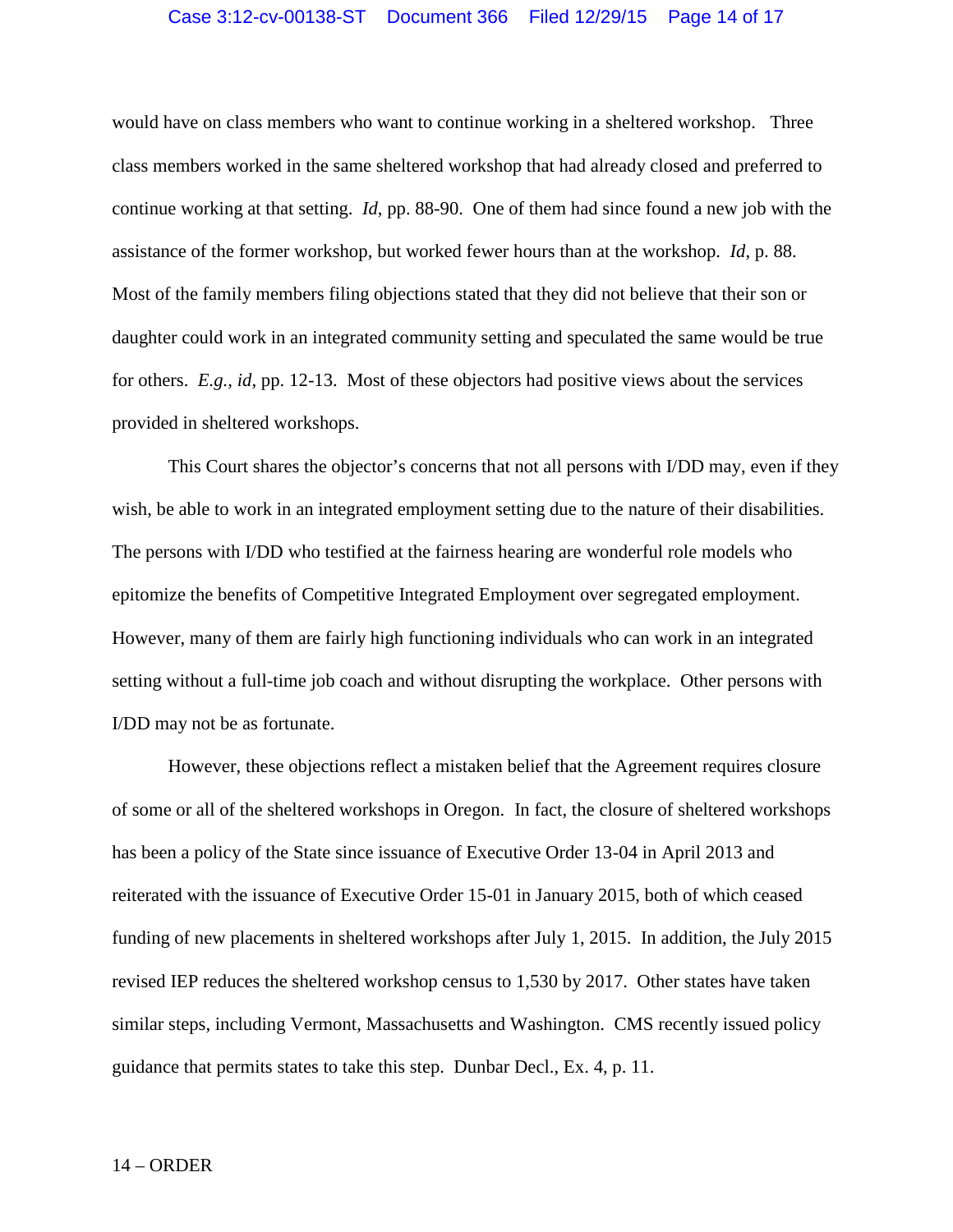This policy of the State reflects a change in federal policy in recent years to reduce support for sheltered workshops. In June 2011, the United States Department of Justice issued its "Statement on the Enforcement of the Integration Mandate" <sup>6</sup> which took the position that *Olmstead* and the ADA applied to sheltered workshops. In September 2011, CMS issued a bulletin stating that it would not allow Medicaid funds to be used for "vocational services" delivered in sheltered settings.<sup>7</sup> In January 2014, CMS issued a regulation that requires employment settings to be "integrated" and requires states to submit transition plans "to achieve compliance with this section" by 2019 42 CFR  $\S$  441.710(a)(1)(i), (2), (3). In July 2014, the WIOA passed, including numerous provisions regarding vocational rehabilitation services, sheltered workshops, supported employment, informed choice, youth transition services, integrated employment and performance metrics.

To comply with this change in federal policy disfavoring sheltered workshops, the State has taken steps to encourage sheltered workshops to expand supported employment services, train their staff to provide these services, and convert their business models from segregated to integrated employment services. In November 2014, the State awarded "transformation grants," totaling almost \$2.2 million, to approximately 20 sheltered workshops for that purpose. Several of the grantees promised to phase down or close their workshops, including some whether objectors or their family members worked. Krieger Decl. (docket #356), ¶¶ 5-6. That helps explain why many of the objectors are concerned about closure.

<sup>6</sup> United States Department of Justice, Civil Rights Division, Statement of the Department of Justice on Enforcement of the Integration Mandate of Title II of the Americans with Disabilities Act and *Olmstead v. L.C.* (June 22, 2011), http://www.ada.gov/olmstead/q&a\_olmstead.htm.

<sup>&</sup>lt;sup>7</sup> Centers for Medicare and Medicaid Services, CMCS Informational Bulletin, Updates to the § 1915(c) Waiver Instructions and Technical Guide Regarding Employment and Employment Related Services (Sept. 16, 2011), http://downloads.cms.gov/cmsgov/archived-downloads/CMCSBulletins/downloads/CIB-9-16-11.pdf.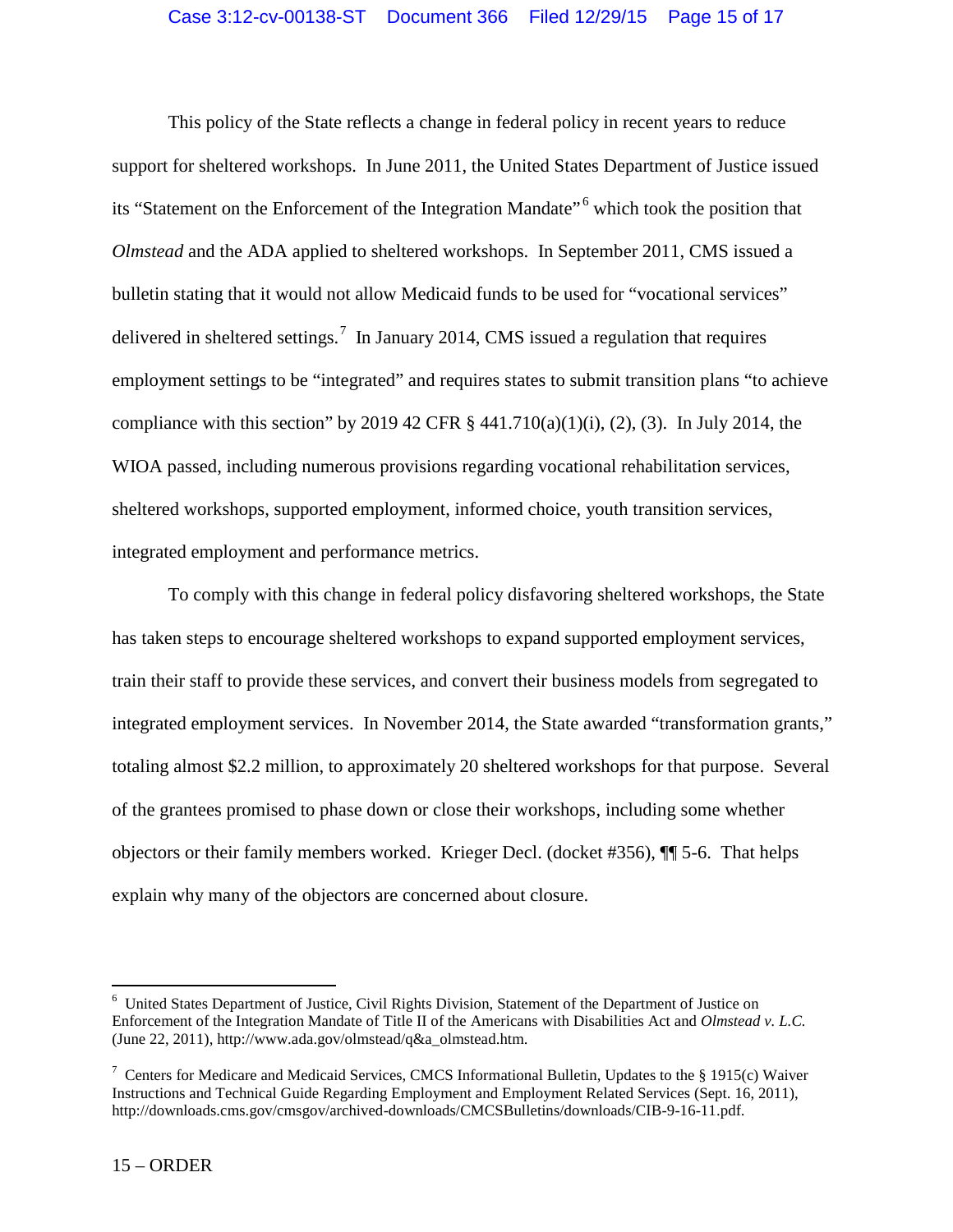However, the Agreement does not require any individual working in a sheltered workshop to leave if he or she wishes to stay. To the contrary, by only mandating a reduction to 1,530 of the number of persons with I/DD who are served in sheltered workshops, the Agreement permits the continued existence of sheltered workshops throughout its term. According to the State's recent policy transmittal, persons currently in sheltered workshops can remain in that workshop, can return to that workshop within of year of leaving, or can transfer to another workshop.<sup>8</sup> Although class members have the option of transferring to another sheltered workshop, some may be unable to do so due to transportation or other logistical difficulties. However, plaintiffs are hopeful that when presented with fully informed choices through the individualized process mandated by the Agreement, all class members will realize the benefits of, and obtain the employment services necessary, to obtain jobs in an integrated setting at a competitive wage.

The Agreement is designed to achieve a system-wide change over seven years by bringing many parties together and building on the State's infrastructure. Whether it succeeds is yet to be seen. However, if it does succeed, it will have achieved a substantial benefit for the class as a whole. The best interests of the class as a whole must remain the Court's paramount consideration even though some class members believe that they will not receive all the individual relief to which they believe they are entitled. Because the vast majority of the class supports and will benefit from the Agreement, this factor also favors approval of the settlement.

///

<sup>///</sup>

<sup>8</sup> Oregon Department of Human Services, Office of Developmental Disability Services, Entry to Sheltered Workshops: Policy Changes for July 1, 2015 (June 23, 2015), http://www.oregon.gov/dhs/employment/ employment-first/Documents/FAQ-ShelteredWorkshops-Providers.pdf, pp. 3-4. *See also* Oregon Department of Human Services Developmental Disabilities Services, Policy Transmittal APD-PT-15-022 (June 29, 2015), https://www.dhs.state.or.us/policy/spd/transmit/pt/2015/pt15022.pdf.